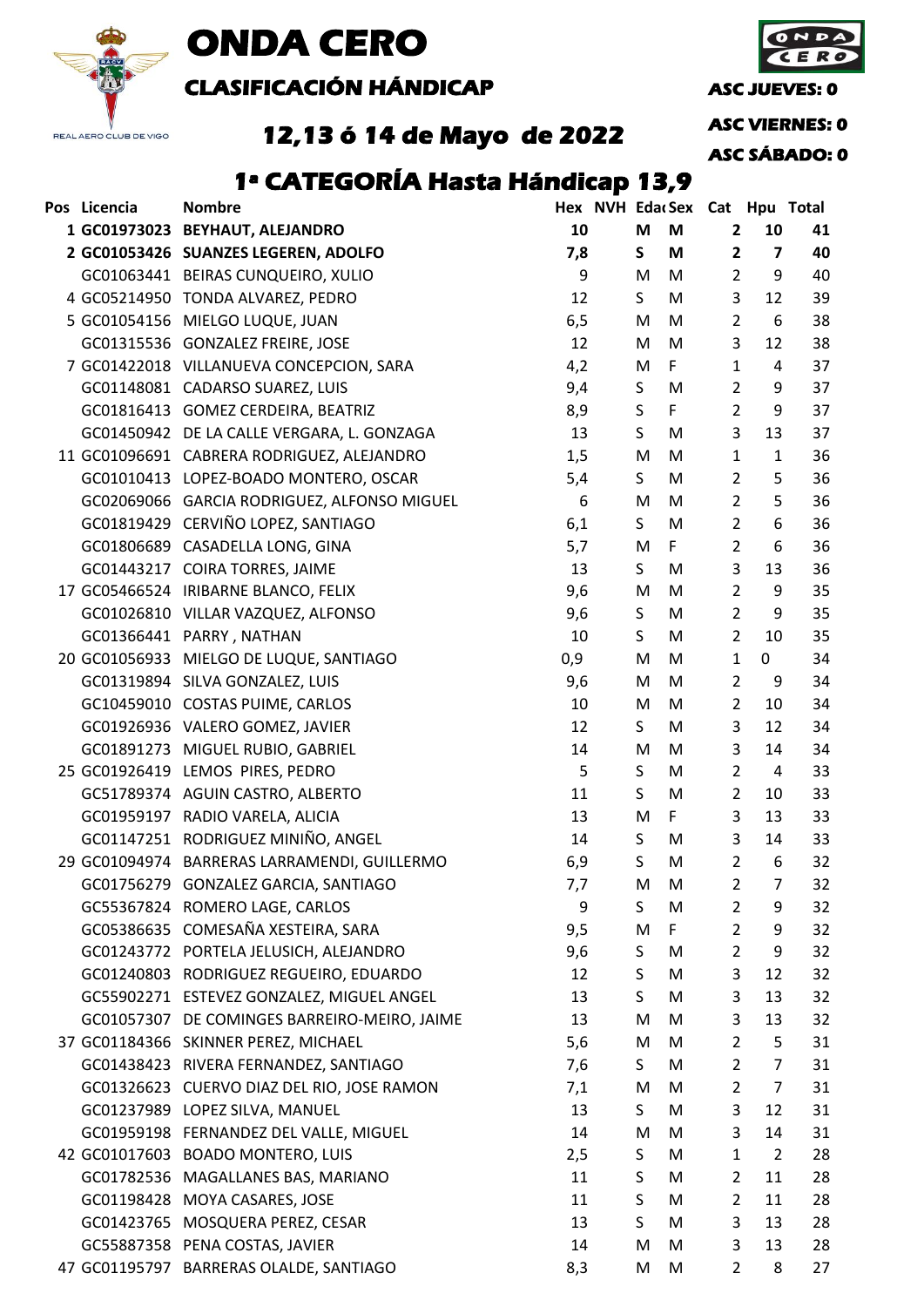|  | GC01187395 PEREZ RODRIGUEZ, JORGE L.          | 12  |    | M | 3 | 12     | 27 |
|--|-----------------------------------------------|-----|----|---|---|--------|----|
|  | 49 GC05400645 MAGDALENA GARRIDO, SANTIAGO     | 2,1 | м  | M |   |        | 26 |
|  | GC01057572 DIAZ-CASTROVERDE BARTOLOME,LUCIANO | 6,2 | м  | M | 2 | 6      | 26 |
|  | GC01750885 IBAÑEZ FONTAL, CESAR               | 7.5 | м  | M |   |        | 26 |
|  | 52 GC05386631 FERNANDEZ GIRALDEZ, JUAN CARLOS | 7.8 | S. | M |   |        | 24 |
|  | 53 GC01696278 FERNANDEZ SEDANO, JOSE ANGEL    | 11  | м  | M | 2 | 11     | 15 |
|  | 54 GC02024406 ULLOA AYORA, SANTIAGO           | 5.5 | S. | M |   | .5.    | 11 |
|  | 55 GC10646055 SIMON FERRO, JOSE               | 12  |    | M | 3 | 11 N.P |    |
|  |                                               |     |    |   |   |        |    |

## **2ª CATEGORÍA Desde Hándicap 14,0**

| Pos Licencia | <b>Nombre</b>                                  |    |             |              | Hex NVH EdacSex Cat Hpu Total |    |    |
|--------------|------------------------------------------------|----|-------------|--------------|-------------------------------|----|----|
|              | 1 GC01979153 ESTEVEZ MARQUEZ, ANA MARIA        | 31 | M           | F            | 5                             | 30 | 45 |
|              | 2 GC01450425 BERNARDEZ GONZALEZ, MIGUEL ANGEL  | 15 | $\mathsf S$ | M            | $\overline{\mathbf{3}}$       | 15 | 41 |
|              | GC01188902 REQUEJO VARELA, ALEJANDRO           | 20 | S           | M            | 4                             | 21 | 41 |
|              | GC01201002 PUERTA PRADO, JOSE C.               | 25 | S           | M            | $\overline{4}$                | 26 | 41 |
|              | 5 GC01145983 SAN MARTIN ALVAREZ, MERCEDES      | 14 | S           | F            | 3                             | 14 | 40 |
|              | GC01241917 RIVAS AZURMENDI, BENEDICTO          | 18 | $\sf S$     | M            | 3                             | 19 | 40 |
|              | GC01245269 TORRES RODRIGUEZ, ANGELES           | 20 | S           | F            | 4                             | 20 | 40 |
|              | 7705051911 GARCIA CAMPAL, ALVARO               | 23 | S           | M            | 4                             | 24 | 40 |
|              | 9 CP29449526 SANCHEZ MANTILLA, JOSE MARIA      | 23 | M           | M            | $\overline{4}$                | 23 | 39 |
|              | 10 GC01109113 GALAN MUSATADI, CARLOS           | 18 | S           | M            | 3                             | 18 | 38 |
|              | GC01242102 DIAZ-MELLA LOPEZ, ALVARO            | 21 | S           | M            | 4                             | 22 | 38 |
|              | GC01220903 RODRIGUEZ ESTEVEZ, MONICA           | 26 | S           | F            | 4                             | 26 | 38 |
|              | 13 GC55129456 MARTINEZ CUETO, PEDRO            | 16 | $\sf S$     | M            | 3                             | 16 | 37 |
|              | GC01108087 VALLADARES VAQUERO, JOSE RAMON      | 17 | S           | M            | $\overline{3}$                | 17 | 37 |
|              | GC01075113 DE ROMAN SINDE, AINHOA              | 36 | M           | F            | 5                             | 30 | 37 |
|              | 16 GC01111404 REGOJO BALBOA, JACOBO            | 15 | M           | M            | 3                             | 15 | 36 |
|              | GC01264136 BUENO REY, CARLOS                   | 15 | S           | M            | 3                             | 15 | 36 |
|              | GC01452529 ORIO GONZALEZ, MANUEL               | 19 | M           | M            | 4                             | 20 | 36 |
|              | GC01101411 BARRERAS GLEZ-PASTORIZA, JAIME      | 20 | S           | M            | 4                             | 21 | 36 |
|              | GC01198429 SAN MARTIN ALVAREZ, SUSANA          | 22 | S           | F            | 4                             | 22 | 36 |
|              | GC10956624 DIAZ OTERO, CARLOS                  | 24 | M           | M            | 4                             | 24 | 36 |
|              | GC55645176 MESSANA SALINAS, EUGENIA            | 29 | S           | F            | 5                             | 29 | 36 |
|              | 23 GC01220904 COVELO LOPEZ, MARIO              | 16 | S           | M            | 3                             | 16 | 35 |
|              | GC01028595 MEIJIDE VECINO, MANUEL              | 18 | S           | M            | 3                             | 18 | 35 |
|              | GC55057419 GONZALEZ DE HAZ Y VIZCAINO, EUGENIO | 27 | S           | M            | 5                             | 28 | 35 |
|              | GC01944610 DURAN ROSALES, TANIA                | 31 | M           | $\mathsf{F}$ | 5                             | 30 | 35 |
|              | GC01930922 GONZALEZ-BABE IGLESIAS, RAMON       | 32 | S           | M            | 5                             | 31 | 35 |
|              | 28 GC55406052 MACIAS INFANTE, FRANCISCO        | 15 | S           | M            | 3                             | 15 | 34 |
|              | GC55145159 FERNANDEZ COSTAS, BENITO            | 15 | $\sf S$     | M            | 3                             | 15 | 34 |
|              | GC05763495 RODRIGUEZ-CADARSO DE LA PEÑA, LUIS  | 17 | S           | M            | 3                             | 17 | 34 |
|              | GC01429968 LLOVES CANTERO, JULIO               | 17 | M           | M            | 3                             | 17 | 34 |
|              | GC55152615 ANGULO MICHELENA, Mª PILAR          | 18 | S           | F            | 3                             | 18 | 34 |
|              | GC01462939 COSTAS SOTO, ROSA Mª                | 22 | S           | F            | 4                             | 22 | 34 |
|              | GC01203285 FOMBELLIDA ARAZURI, LUISA           | 24 | S           | F            | 4                             | 24 | 34 |
|              | GC01949648 GERARD, CAWLEY                      | 34 | M           | M            | 5                             | 31 | 34 |
|              | GC10460210 LOURIDO RODRIGUEZ, JORGE            | 32 | S.          | M            | 5                             | 31 | 34 |
|              | 37 GC01976696 ARAMBARRI IGLESIAS, JAVIER       | 14 | M           | M            | 3                             | 14 | 33 |
|              | GC01454214 DEL RIO PENA, SAMUEL                | 15 | M           | M            | 3                             | 15 | 33 |
|              | GC01801061 DEL FEDELE, MONICA                  | 16 | M           | F            | 3                             | 16 | 33 |
|              | GC07907182 NOVOA MURGA, JOSE MANUEL            | 16 | S.          | M            | 3                             | 16 | 33 |
|              | GC01053423 MENDEZ PEREZ, CORAL                 | 18 | S           | F            | 3                             | 17 | 33 |
|              | GC01067478 LORENZO PEREIRA, JOSE LUIS          | 18 | S           | M            | $\overline{3}$                | 19 | 33 |
|              | GC10774416 MARTINEZ VERGES, PEDRO              | 20 | M           | M            | 4                             | 20 | 33 |
|              | GC01364006 GONZALEZ-BABE VILLAVERDE, JULIO     | 20 | S           | M            | 4                             | 20 | 33 |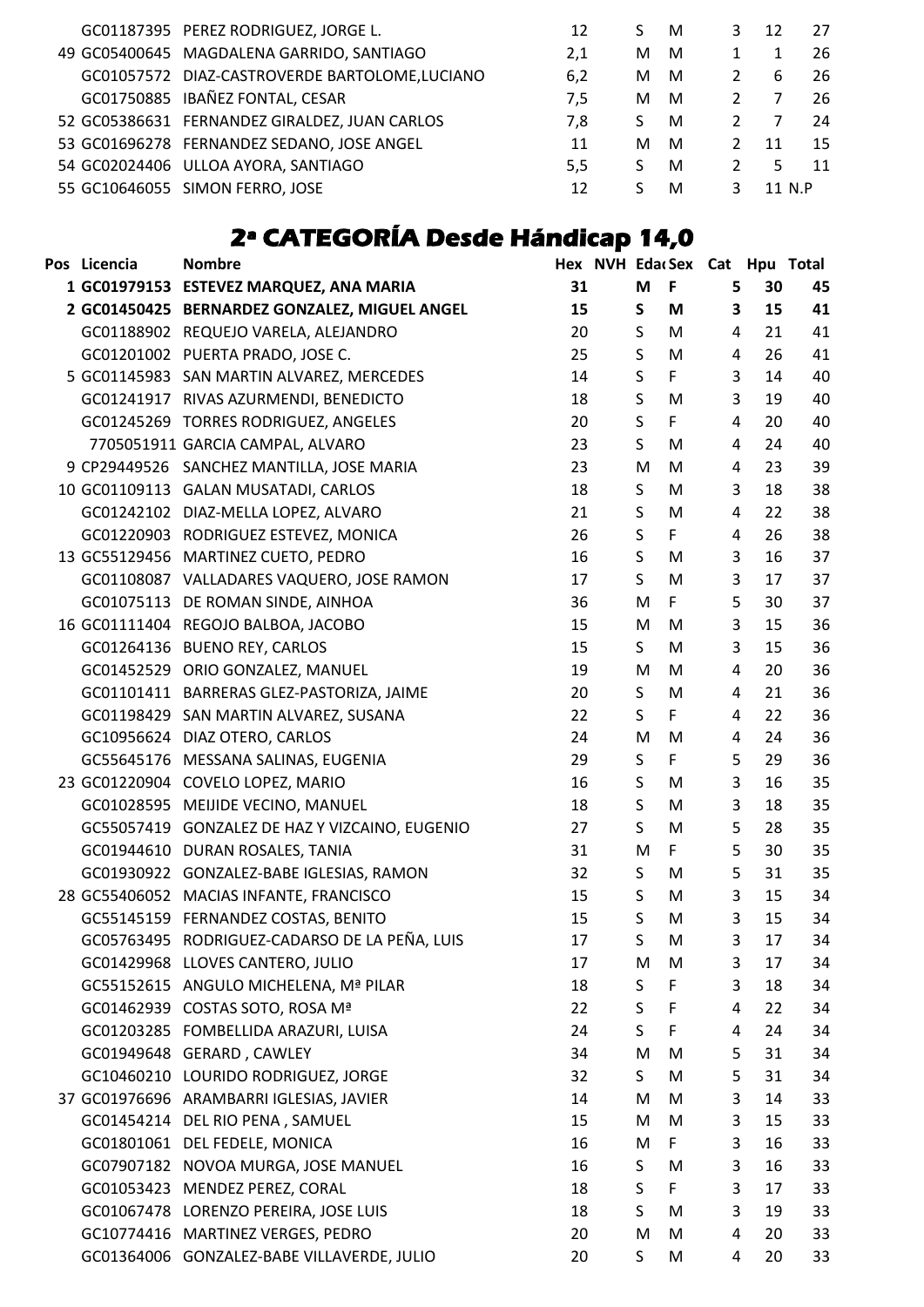|  | GC01646421 GONZALEZ FERRERA, LUIS MANUEL            | 20 | S            | M            | 4              | 21 | 33 |
|--|-----------------------------------------------------|----|--------------|--------------|----------------|----|----|
|  | GC01996150 ROIG MARIÑO, JAVIER                      | 22 | M            | M            | 4              | 22 | 33 |
|  | GC05286398 SANJURJO GIGIREY, JOSE MANUEL            | 22 | S            | M            | 4              | 23 | 33 |
|  | GC51378932 SALGUEIRO MARTINEZ, JUAN LUIS            | 23 | S            | M            | 4              | 24 | 33 |
|  | GC01947011 COUSO LORENZO, RAFAEL                    | 25 | S            | M            | 4              | 25 | 33 |
|  | GC55808657 GONZALEZ DE HAZ DIAZ-CASTROVERDE, JAIME  | 26 | M            | M            | 4              | 27 | 33 |
|  | 51 GC01320921 GONZALEZ FERNANDEZ, MARCOS            | 14 | S            | M            | 3              | 14 | 32 |
|  | GC01140583 ASTORGA GONZALEZ, MARTA                  | 16 | $\sf S$      | F            | 3              | 15 | 32 |
|  | GC01172480 RIVERA GOMEZ, DOMINGO                    | 16 | $\mathsf S$  | M            | 3              | 16 | 32 |
|  | GC01461101 MARTINEZ VALENTE, JOAQUIN                | 16 | $\mathsf S$  | M            | 3              | 16 | 32 |
|  | GC01070768 BEIRAS TORRADO, JULIO                    | 17 | $\mathsf S$  | M            | 3              | 17 | 32 |
|  | GC01811910 PAZO IRAZU, SUSANA                       | 20 | $\sf S$      | F            | $\overline{4}$ | 20 | 32 |
|  | GC01943249 GONZALEZ MENDEZ, JAVIER                  | 21 | $\sf S$      | M            | 4              | 22 | 32 |
|  | GC00954943 LOSADA CARDOSO, IGNACIO                  | 24 | S            | M            | 4              | 24 | 32 |
|  | GC01011827 HERRERO GARCIA, JOSE                     | 23 | S            | M            | $\overline{4}$ | 24 | 32 |
|  | GC01944584 RODAS PASTORIZA, ESTEBAN                 | 24 | M            | M            | 4              | 24 | 32 |
|  | GC01041778 GUEDE MERINO, JUAN J.                    | 23 | S            | M            | 4              | 24 | 32 |
|  | GC10443234 MEIXOEIRO PIÑEIRO, XOSE                  | 27 | S            | M            | 5              | 27 | 32 |
|  | GC01958831 PEREZ-LORENTE ELOSUA, ADOLFO             | 26 | $\mathsf S$  | M            | 4              | 27 | 32 |
|  | GC05984532 ZULUETA DE MADARIAGA, JAIME              | 28 | $\sf S$      | M            | 5              | 29 | 32 |
|  | 65 GC01200448 RODRIGUEZ NUÑEZ, MARTA                | 16 | $\sf S$      | F            | 3              | 16 | 31 |
|  | GC01021829 LLORCA MANEIRO, ANGELES                  | 17 | $\mathsf{S}$ | F            | 3              | 17 | 31 |
|  | GC01279148 BARREIRO CUIÑAS, TITO                    | 17 | M            | M            | 3              | 17 | 31 |
|  | GC51170593 OTERO LOPEZ, MARCELINO                   | 20 | S            | M            | 4              | 20 | 31 |
|  | GC01248832 VERDEJO SANCHEZ, ESTANISLAO              | 20 | $\sf S$      | M            | 4              | 21 | 31 |
|  | GC55784347 PEQUEÑO PEREIRA, ROBERTO                 | 21 | S            | M            | 4              | 22 | 31 |
|  | GC01948848 MUÑOZ DIAZ DEL RIO, NICOLAS              | 21 | ${\sf M}$    | M            | 4              | 22 | 31 |
|  | GC01070769 CUNQUEIRO SARMIENTO, ROSA                | 23 | S            | F            | 4              | 23 | 31 |
|  | GC01934572 VILLAR VAZQUEZ, CLARA                    | 24 | M            | $\mathsf{F}$ | 4              | 24 | 31 |
|  | 74 GC01052380 VARELA VAAMONDE, JACOBO               | 14 | S            | M            | 3              | 14 | 30 |
|  | GC01809008 HERRANZ ESTEVEZ, MANUEL                  | 21 | S.           | M            | 4              | 21 | 30 |
|  | GC01284158 PAZOS OYA, Mª CONCEPCION                 | 24 | S            | F            | 4              | 24 | 30 |
|  | GC00923695 CHORA FARÇADAS, ANTONIO                  | 24 | M            | M            | 4              | 25 | 30 |
|  | 78 GC01106035 MARTINEZ DE LA ESCALERA, ISIDORO      | 14 | S            | M            | 3              | 14 | 29 |
|  | CM02021690 GARCIA VALCARCE, CRISTINA M.             | 15 | S            | F            | 3              | 15 | 29 |
|  | GC01364960 PERNAS GARCIA, PABLO                     | 16 | S            | M            | 3              | 16 | 29 |
|  | GC01133344 CERQUEIRA OZORES, TIRSO                  | 18 | S            | M            | 3              | 18 | 29 |
|  | GC05193405 MOLDES ARGIBAY, JOSE FERNANDO            | 20 | S            | M            | 4              | 20 | 29 |
|  | GC01426478 ALMEIDA VAZQUEZ, SANTOS                  | 21 | M            | M            | 4              | 22 | 29 |
|  | 84 GC01220215 AMOR FERNANDEZ, MARGARITA             | 16 | S            | F            | 3              | 16 | 28 |
|  | GC07426876 PEREZ GONZALEZ, RAMIRO                   | 18 | $\mathsf S$  | M            | 3              | 19 | 28 |
|  | GC01406649 CARRILLO LEMA, FRANCISCO J.              | 18 | S            | M            | 3              | 19 | 28 |
|  | GC05796147 GIL MAYORAL, FRANCISCO                   | 23 | S            | M            | 4              | 24 | 28 |
|  | GC01362110 RODRIGUEZ GARCIA, JOSE LUIS              | 25 | $\sf S$      | M            | 4              | 26 | 28 |
|  | GC01402211 PUIG DEL CAMPO, Mª VICTORIA              | 26 | $\sf S$      | F            | 4              | 26 | 28 |
|  | GC01366247 ALVAREZ DIEGUEZ, IRMA                    | 26 | S            | F            | 4              | 26 | 28 |
|  | GC01977292 BRENLLA FALQUE, IVAN                     | 27 | M            | M            | 5              | 28 | 28 |
|  | GC01900249 CALVET MICAS, PEPA                       | 29 | S            | F            | 5              | 29 | 28 |
|  | GC01959973 LUSQUIÑOS LANZOS, JACINTA                | 36 | M            | F            | 5              | 30 | 28 |
|  | 94 GC01162862 PEREZ-LORENTE OYA, JAIME              | 21 | S            | M            | 4              | 21 | 27 |
|  | GC10463798 REIGOSA DE ELVIRA, SONSOLES              | 23 | $\sf S$      | F            | 4              | 23 | 27 |
|  | CP29439491 ROBERES DE COMINGES, JULIO               | 23 | M            | M            | 4              | 24 | 27 |
|  | GC01052383 MENDEZ PEREZ, PALOMA                     | 26 | $\sf S$      | F            | 4              | 26 | 27 |
|  | GC01744617 ALVAREZ-NOVOA BEINER, FCO. JAVIER        | 25 | S            | M            | 4              | 26 | 27 |
|  | GC54057197 HASSAN FERNANDEZ, RAFAEL                 | 28 | M            | M            | 5              | 29 | 27 |
|  | GC01995350 GONZALEZ DE HAZ DIAZ-CASTROVERDE, EUGENI | 35 | S            | M            | 5              | 31 | 27 |
|  |                                                     |    |              |              |                |    |    |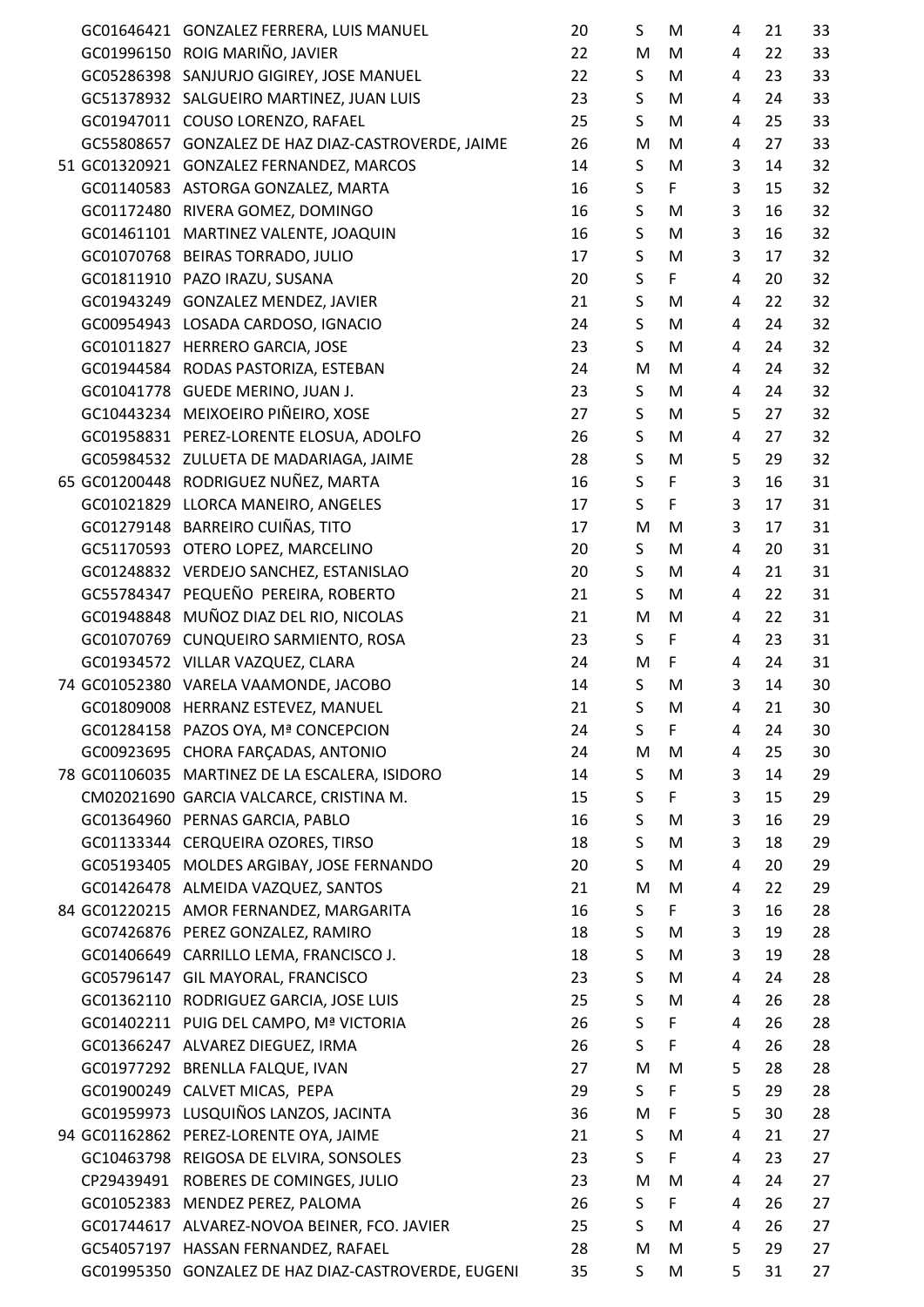|  | 101 GC55160432 BARREIRO GOMEZ, JOSE MARIA               | 21 | S               | M | 4 | 21     | 26 |
|--|---------------------------------------------------------|----|-----------------|---|---|--------|----|
|  | GC01436150 CALVO RIVERA, CARLOS                         | 26 | S               | M | 4 | 27     | 26 |
|  | GC51780297 PEREZ IGLESIAS, BRAULIO                      | 27 | S               | M | 5 | 27     | 26 |
|  | GC01755675 TORRES CARBAJO, ALEJANDRO                    | 34 | S               | M | 5 | 31     | 26 |
|  | 105 GC01340985 MENDEZ PEREZ, JOSE LUIS                  | 18 | S               | M | 3 | 18     | 25 |
|  | GC02191581 ROMEO MARTINEZ, VICENTE                      | 18 | M               | M | 3 | 18     | 25 |
|  | GC01098436 POMBO LIRIA, ALVARO                          | 20 | S               | M | 4 | 20     | 25 |
|  | GC55406056 JORRETO MOSQUERA, MIGUEL                     | 25 | S               | M | 4 | 25     | 25 |
|  | GC01147000 PEREZ GONZALEZ, Mª TERESA                    | 27 | S               | F | 5 | 26     | 25 |
|  | 110 GC01126542 MENDEZ PEREZ, MARGARITA                  | 24 | $\mathsf{S}$    | F | 4 | 24     | 24 |
|  | 111 GC05926117 VAZQUEZ ARGIBAY, SALVADOR                | 14 | M               | M | 3 | 14     | 23 |
|  | GC01940289 MENDEZ TAPIAS, PAZ                           | 35 | M               | F | 5 | 30     | 23 |
|  | 113 GC00934382 ESTEVEZ CERDEIRA, BELEN                  | 29 | S               | F | 5 | 29     | 22 |
|  | 114 GC02106862 RODRIGUEZ FDEZ-ARGUELLES, ALVARO         | 19 | M               | M | 4 | 19     | 21 |
|  | GC01192771 FERNANDEZ MENENDEZ, Mª ANTONIA               | 27 | $S_{\parallel}$ | F | 5 | 27     | 21 |
|  | 116 GC01428659 PONTE GARCIA, ADELAIDA                   | 34 | S               | F | 5 | 30     | 20 |
|  | 117 GC07884798 MONTES ALVAREZ, JOSE VICENTE             | 19 | M               | M | 4 | 19     | 19 |
|  | 118 GC01903342 MARTINEZ LAMEIRO, BEATRIZ                | 35 | $\mathsf{S}$    | F | 5 | 30     | 16 |
|  | GC01978275 PATO FERNANDEZ, MANUEL AUGUSTO               | 35 | S               | M | 5 | 31     | 16 |
|  | 120 CM02923724 GARCIA-VALCARCEL GONZALEZ, FRANCISCO JAV | 14 | S               | M | 3 | 14 Dsc |    |
|  | CM02051891 GARCIA CAMPAL, EDUARDO                       | 15 | M               | M | 3 | 15 Dsc |    |
|  | GC01190919 MORAN MARTINEZ, CONCEPCION                   | 27 | S               | F | 5 | 27 Dsc |    |
|  | GC01898070 BARRERAS ALEN, ENRIQUE                       | 26 | S               | M | 4 | 27 Dsc |    |
|  | CM18624211 PARDO RODRIGUEZ, VICTOR MANUEL               | 36 | S               | M | 5 | 31 Dsc |    |
|  | 125 GC01089790 SEOANE ALONSO, LUIS MIGUEL               | 22 | S               | M | 4 | 22 Ret |    |
|  | 126 GC55913143 CALLES PRIETO, JAVIER                    | 17 | S               | M | 3 | 18 Ret |    |
|  | GC10090677 VELA SASTRE, RAFAEL                          | 27 | S               | M | 5 | 28 Ret |    |
|  | GC15446627 SANZ LOPEZ, JESUS ANTONIO                    | 26 | S               | M | 4 | 27 N.P |    |

### **CLASIFICACION SCRATCH**

| 1 GC01096691 CABRERA RODRIGUEZ, ALEJANDRO      | 1,5 | M           | M           | 1              | 1              | 35 |
|------------------------------------------------|-----|-------------|-------------|----------------|----------------|----|
| 2 GC01056933 MIELGO DE LUQUE, SANTIAGO         | 0,9 | M           | M           | 1              | 0              | 34 |
| 3 GC01053426 SUANZES LEGEREN, ADOLFO           | 7,8 | S           | M           | $\overline{2}$ | $\overline{7}$ | 33 |
| GC01422018 VILLANUEVA CONCEPCION, SARA         | 4,2 | M           | F           | $\mathbf 1$    | 4              | 33 |
| 5 GC01054156 MIELGO LUQUE, JUAN                | 6,5 | M           | M           | $\overline{2}$ | 6              | 32 |
| 6 GC01973023 BEYHAUT, ALEJANDRO                | 10  | M           | M           | $\overline{2}$ | 10             | 31 |
| GC01063441 BEIRAS CUNQUEIRO, XULIO             | 9   | M           | M           | $\overline{2}$ | 9              | 31 |
| GC01010413 LOPEZ-BOADO MONTERO, OSCAR          | 5,4 | S           | M           | $\overline{2}$ | 5              | 31 |
| GC02069066 GARCIA RODRIGUEZ, ALFONSO MIGUEL    | 6   | M           | M           | $\overline{2}$ | 5              | 31 |
| 10 GC01819429 CERVIÑO LOPEZ, SANTIAGO          | 6,1 | S           | M           | $\overline{2}$ | 6              | 30 |
| GC01806689 CASADELLA LONG, GINA                | 5,7 | M           | F           | $\overline{2}$ | 6              | 30 |
| 12 GC01926419 LEMOS PIRES, PEDRO               | 5   | S           | M           | $\overline{2}$ | 4              | 29 |
| 13 GC01816413 GOMEZ CERDEIRA, BEATRIZ          | 8,9 | $\sf S$     | $\mathsf F$ | $\overline{2}$ | 9              | 28 |
| GC01148081 CADARSO SUAREZ, LUIS                | 9,4 | $\mathsf S$ | M           | $\overline{2}$ | 9              | 28 |
| 15 GC05214950 TONDA ALVAREZ, PEDRO             | 12  | S           | M           | 3              | 12             | 27 |
| GC01184366 SKINNER PEREZ, MICHAEL              | 5,6 | M           | M           | $\overline{2}$ | 5              | 27 |
| 17 GC01450425 BERNARDEZ GONZALEZ, MIGUEL ANGEL | 15  | S.          | M           | 3              | 15             | 26 |
| GC01145983 SAN MARTIN ALVAREZ, MERCEDES        | 14  | S           | F           | 3              | 14             | 26 |
| GC01315536 GONZALEZ FREIRE, JOSE               | 12  | M           | M           | 3              | 12             | 26 |
| GC05466524 IRIBARNE BLANCO, FELIX              | 9,6 | M           | M           | $\overline{2}$ | 9              | 26 |
| GC01026810 VILLAR VAZQUEZ, ALFONSO             | 9,6 | S.          | M           | $\overline{2}$ | 9              | 26 |
| GC01756279 GONZALEZ GARCIA, SANTIAGO           | 7,7 | M           | M           | $\overline{2}$ | $\overline{7}$ | 26 |
| GC01094974 BARRERAS LARRAMENDI, GUILLERMO      | 6,9 | S           | M           | $\overline{2}$ | 6              | 26 |
| GC01017603 BOADO MONTERO, LUIS                 | 2,5 | S           | M           | 1              | $\overline{2}$ | 26 |
| 25 GC01450942 DE LA CALLE VERGARA, L. GONZAGA  | 13  | S           | M           | 3              | 13             | 25 |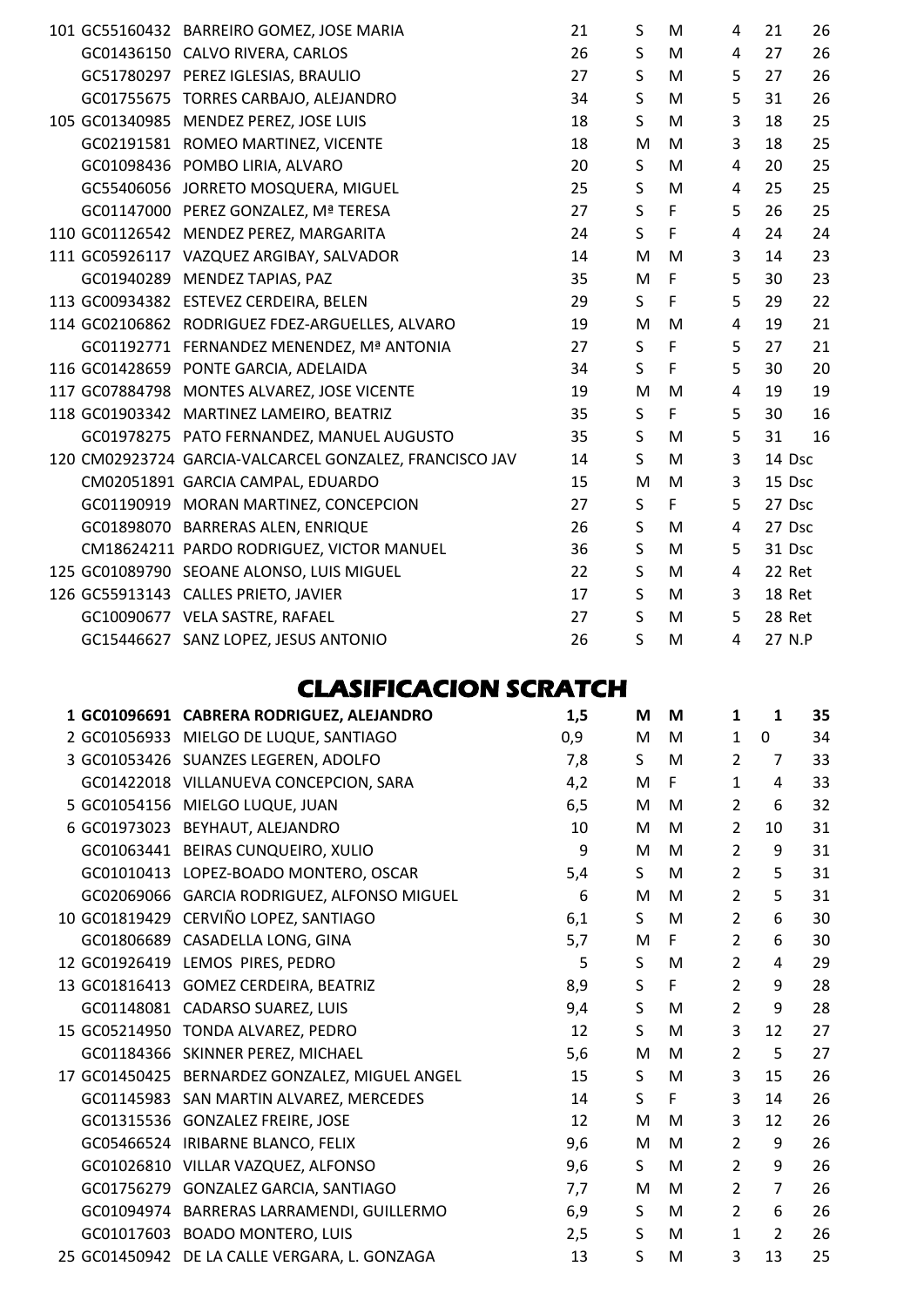|  | GC01366441 PARRY, NATHAN                                                   | 10       | S | M | $\overline{2}$ | 10             | 25       |
|--|----------------------------------------------------------------------------|----------|---|---|----------------|----------------|----------|
|  | GC01319894 SILVA GONZALEZ, LUIS                                            | 9,6      | M | M | $\overline{2}$ | 9              | 25       |
|  | GC05400645 MAGDALENA GARRIDO, SANTIAGO                                     | 2,1      | M | M | $\mathbf{1}$   | $\mathbf{1}$   | 25       |
|  | 29 GC55129456 MARTINEZ CUETO, PEDRO                                        | 16       | S | M | 3              | 16             | 24       |
|  | GC51789374 AGUIN CASTRO, ALBERTO                                           | 11       | S | M | $\overline{2}$ | 10             | 24       |
|  | GC10459010 COSTAS PUIME, CARLOS                                            | 10       | M | M | $\overline{2}$ | 10             | 24       |
|  | GC01438423 RIVERA FERNANDEZ, SANTIAGO                                      | 7,6      | S | M | $\overline{2}$ | $\overline{7}$ | 24       |
|  | GC01326623 CUERVO DIAZ DEL RIO, JOSE RAMON                                 | 7,1      | M | M | $\overline{2}$ | $\overline{7}$ | 24       |
|  | 34 GC01264136 BUENO REY, CARLOS                                            | 15       | S | M | 3              | 15             | 23       |
|  | GC01443217 COIRA TORRES, JAIME                                             | 13       | S | M | 3              | 13             | 23       |
|  | GC55367824 ROMERO LAGE, CARLOS                                             | 9        | S | M | $\overline{2}$ | 9              | 23       |
|  | GC05386635 COMESAÑA XESTEIRA, SARA                                         | 9,5      | M | F | $\overline{2}$ | 9              | 23       |
|  | GC01243772 PORTELA JELUSICH, ALEJANDRO                                     | 9,6      | S | M | $\overline{2}$ | 9              | 23       |
|  | 39 GC01926936 VALERO GOMEZ, JAVIER                                         | 12       | S | M | 3              | 12             | 22       |
|  | 40 GC01188902 REQUEJO VARELA, ALEJANDRO                                    | 20       | S | M | 4              | 21             | 21       |
|  | GC01245269 TORRES RODRIGUEZ, ANGELES                                       | 20       | S | F | 4              | 20             | 21       |
|  | GC01241917 RIVAS AZURMENDI, BENEDICTO                                      | 18       | S | M | 3              | 19             | 21       |
|  | GC01109113 GALAN MUSATADI, CARLOS                                          | 18       | S | M | 3              | 18             | 21       |
|  | GC01111404 REGOJO BALBOA, JACOBO                                           | 15       | M | M | 3              | 15             | 21       |
|  | GC55145159 FERNANDEZ COSTAS, BENITO                                        | 15       | S | M | 3              | 15             | 21       |
|  | GC01237989 LOPEZ SILVA, MANUEL                                             | 13       | S | M | 3              | 12             | 21       |
|  | GC01057572 DIAZ-CASTROVERDE BARTOLOME,LUCIANO                              | 6,2      | M | M | $\overline{2}$ | 6              | 21       |
|  | 48 GC01108087 VALLADARES VAQUERO, JOSE RAMON                               | 17       | S | M | 3              | 17             | 20       |
|  | GC01429968 LLOVES CANTERO, JULIO                                           | 17       | M | M | 3              | 17             | 20       |
|  | GC01454214 DEL RIO PENA, SAMUEL                                            | 15       | M | M | 3              | 15             | 20       |
|  | GC01320921 GONZALEZ FERNANDEZ, MARCOS                                      | 14       | S | M | 3              | 14             | 20       |
|  | GC01976696 ARAMBARRI IGLESIAS, JAVIER                                      | 14       | M | M | 3              | 14             | 20       |
|  | GC01891273 MIGUEL RUBIO, GABRIEL                                           | 14       | M | M | 3              | 14             | 20       |
|  | GC01147251 RODRIGUEZ MINIÑO, ANGEL                                         | 14       | S | M | 3              | 14             | 20       |
|  | GC55902271 ESTEVEZ GONZALEZ, MIGUEL ANGEL                                  | 13       | S | M | 3              | 13             | 20       |
|  | GC01057307 DE COMINGES BARREIRO-MEIRO, JAIME                               | 13       | M | M | 3              | 13             | 20       |
|  | GC01959197 RADIO VARELA, ALICIA                                            | 13       | M | F | 3              | 13             | 20       |
|  | GC01240803 RODRIGUEZ REGUEIRO, EDUARDO                                     | 12       | S | M | 3              | 12             | 20       |
|  | GC01750885 IBAÑEZ FONTAL, CESAR                                            | 7,5      | M | M | $\overline{2}$ | $\overline{7}$ | 20       |
|  | 60 GC01220904 COVELO LOPEZ, MARIO                                          | 16       | S | M | 3              | 16             | 19       |
|  | GC55406052 MACIAS INFANTE, FRANCISCO                                       | 15       | S | M | 3              | 15             | 19       |
|  | GC01782536 MAGALLANES BAS, MARIANO                                         | 11       | S | M | $\overline{2}$ | 11             | 19       |
|  | GC01195797 BARRERAS OLALDE, SANTIAGO                                       |          | M | M | $\overline{2}$ | 8              | 19       |
|  |                                                                            | 8,3      | S | M | $\overline{2}$ | $\overline{7}$ | 19       |
|  | GC05386631 FERNANDEZ GIRALDEZ, JUAN CARLOS                                 | 7,8      | M | M | 4              | 20             |          |
|  | 65 GC01452529 ORIO GONZALEZ, MANUEL<br>GC07907182 NOVOA MURGA, JOSE MANUEL | 19<br>16 | S | M | 3              | 16             | 18<br>18 |
|  |                                                                            |          |   | F | 3              |                | 18       |
|  | GC01140583 ASTORGA GONZALEZ, MARTA                                         | 16       | S |   |                | 15             |          |
|  | GC01959198 FERNANDEZ DEL VALLE, MIGUEL                                     | 14       | M | M | 3              | 14             | 18       |
|  | GC01198428 MOYA CASARES, JOSE                                              | 11       | S | M | $\overline{2}$ | 11             | 18       |
|  | 70 GC01979153 ESTEVEZ MARQUEZ, ANA MARIA                                   | 31       | M | F | 5              | 30             | 17       |
|  | GC01201002 PUERTA PRADO, JOSE C.                                           | 25       | S | M | 4              | 26             | 17       |
|  | 7705051911 GARCIA CAMPAL, ALVARO                                           | 23       | S | M | 4              | 24             | 17       |
|  | GC01242102 DIAZ-MELLA LOPEZ, ALVARO                                        | 21       | S | M | 4              | 22             | 17       |
|  | GC01646421 GONZALEZ FERRERA, LUIS MANUEL                                   | 20       | S | M | 4              | 21             | 17       |
|  | GC55152615 ANGULO MICHELENA, Mª PILAR                                      | 18       | S | F | 3              | 18             | 17       |
|  | GC01028595 MEIJIDE VECINO, MANUEL                                          | 18       | S | M | 3              | 18             | 17       |
|  | GC05763495 RODRIGUEZ-CADARSO DE LA PEÑA, LUIS                              | 17       | S | M | 3              | 17             | 17       |
|  | GC01053423 MENDEZ PEREZ, CORAL                                             | 18       | S | F | 3              | 17             | 17       |
|  | GC01279148 BARREIRO CUIÑAS, TITO                                           | 17       | M | M | 3              | 17             | 17       |
|  | GC01172480 RIVERA GOMEZ, DOMINGO                                           | 16       | S | M | 3              | 16             | 17       |
|  | GC01801061 DEL FEDELE, MONICA                                              | 16       | M | F | 3              | 16             | 17       |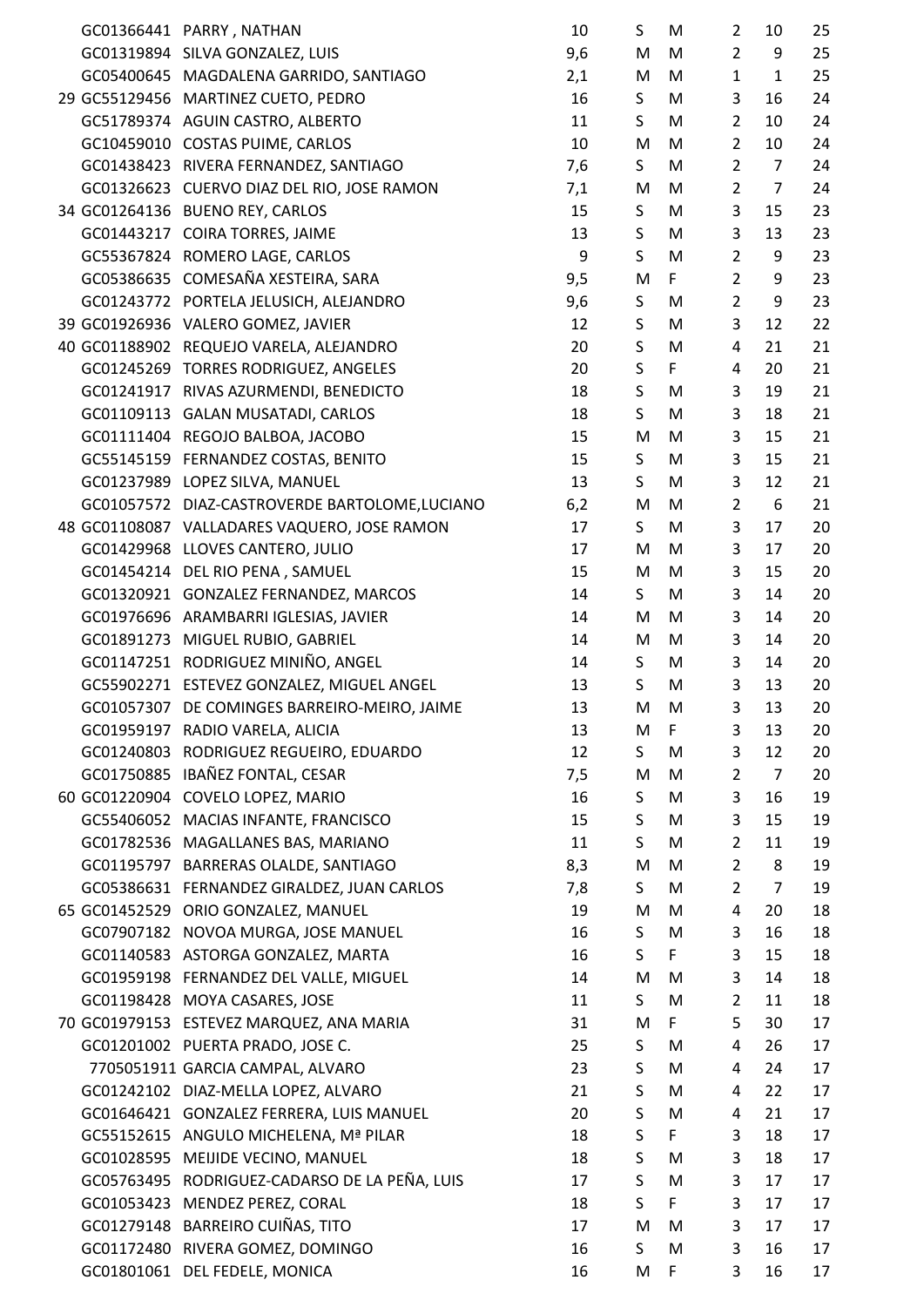|  | GC01461101 MARTINEZ VALENTE, JOAQUIN               | 16 | S            | M           | 3              | 16 | 17 |
|--|----------------------------------------------------|----|--------------|-------------|----------------|----|----|
|  | GC01052380 VARELA VAAMONDE, JACOBO                 | 14 | S            | M           | 3              | 14 | 17 |
|  | GC01106035 MARTINEZ DE LA ESCALERA, ISIDORO        | 14 | S            | M           | 3              | 14 | 17 |
|  | GC55887358 PENA COSTAS, JAVIER                     | 14 | M            | M           | 3              | 13 | 17 |
|  | 86 CP29449526 SANCHEZ MANTILLA, JOSE MARIA         | 23 | M            | M           | $\overline{4}$ | 23 | 16 |
|  | GC01198429 SAN MARTIN ALVAREZ, SUSANA              | 22 | S            | F           | $\overline{4}$ | 22 | 16 |
|  | GC01067478 LORENZO PEREIRA, JOSE LUIS              | 18 | $\sf S$      | M           | 3              | 19 | 16 |
|  | GC01070768 BEIRAS TORRADO, JULIO                   | 17 | $\sf S$      | M           | 3              | 17 | 16 |
|  | GC01364960 PERNAS GARCIA, PABLO                    | 16 | S            | M           | 3              | 16 | 16 |
|  | GC01200448 RODRIGUEZ NUÑEZ, MARTA                  | 16 | S            | F           | 3              | 16 | 16 |
|  | GC01423765 MOSQUERA PEREZ, CESAR                   | 13 | S            | M           | 3              | 13 | 16 |
|  | GC01187395 PEREZ RODRIGUEZ, JORGE L.               | 12 | S            | M           | 3              | 12 | 16 |
|  | 94 GC10956624 DIAZ OTERO, CARLOS                   | 24 | M            | M           | 4              | 24 | 15 |
|  | GC05286398 SANJURJO GIGIREY, JOSE MANUEL           | 22 | S            | M           | 4              | 23 | 15 |
|  | GC01101411 BARRERAS GLEZ-PASTORIZA, JAIME          | 20 | S            | M           | 4              | 21 | 15 |
|  | GC01811910 PAZO IRAZU, SUSANA                      | 20 | $\sf S$      | F           | 4              | 20 | 15 |
|  | 98 GC01220903 RODRIGUEZ ESTEVEZ, MONICA            | 26 | $\sf S$      | $\mathsf F$ | $\overline{4}$ | 26 | 14 |
|  | GC01011827 HERRERO GARCIA, JOSE                    | 23 | $\mathsf S$  | M           | 4              | 24 | 14 |
|  | GC01809008 HERRANZ ESTEVEZ, MANUEL                 | 21 | S            | M           | 4              | 21 | 14 |
|  | GC10774416 MARTINEZ VERGES, PEDRO                  | 20 | M            | M           | 4              | 20 | 14 |
|  | GC01364006 GONZALEZ-BABE VILLAVERDE, JULIO         | 20 | S            | M           | $\overline{4}$ | 20 | 14 |
|  | GC07426876 PEREZ GONZALEZ, RAMIRO                  | 18 | S            | M           | 3              | 19 | 14 |
|  | GC01021829 LLORCA MANEIRO, ANGELES                 | 17 | $\mathsf{S}$ | F           | 3              | 17 | 14 |
|  | GC01220215 AMOR FERNANDEZ, MARGARITA               | 16 | $\mathsf S$  | F           | 3              | 16 | 14 |
|  | CM02021690 GARCIA VALCARCE, CRISTINA M.            | 15 | S            | $\mathsf F$ | 3              | 15 | 14 |
|  | 107 GC00923695 CHORA FARÇADAS, ANTONIO             | 24 | M            | M           | 4              | 25 | 13 |
|  | GC00954943 LOSADA CARDOSO, IGNACIO                 | 24 | S            | M           | $\overline{4}$ | 24 | 13 |
|  | GC01203285 FOMBELLIDA ARAZURI, LUISA               | 24 | $\sf S$      | F           | $\overline{4}$ | 24 | 13 |
|  | GC01462939 COSTAS SOTO, ROSA Mª                    | 22 | S            | F           | 4              | 22 | 13 |
|  | GC01948848 MUÑOZ DIAZ DEL RIO, NICOLAS             | 21 | M            | M           | 4              | 22 | 13 |
|  | GC01426478 ALMEIDA VAZQUEZ, SANTOS                 | 21 | M            | M           | 4              | 22 | 13 |
|  | GC01340985 MENDEZ PEREZ, JOSE LUIS                 | 18 | S            | M           | 3              | 18 | 13 |
|  | GC01133344 CERQUEIRA OZORES, TIRSO                 | 18 | S            | M           | 3              | 18 | 13 |
|  | 115 GC01947011 COUSO LORENZO, RAFAEL               | 25 | S            | M           | $\overline{4}$ | 25 | 12 |
|  | GC01070769 CUNQUEIRO SARMIENTO, ROSA               | 23 | S            | F           | $\overline{4}$ | 23 | 12 |
|  | GC01996150 ROIG MARIÑO, JAVIER                     | 22 | M            | M           | 4              | 22 | 12 |
|  | GC01943249 GONZALEZ MENDEZ, JAVIER                 | 21 | S            | M           | 4              | 22 | 12 |
|  | GC51170593 OTERO LOPEZ, MARCELINO                  | 20 | S            | M           | 4              | 20 | 12 |
|  | GC05193405 MOLDES ARGIBAY, JOSE FERNANDO           | 20 | S            | M           | 4              | 20 | 12 |
|  | GC01406649 CARRILLO LEMA, FRANCISCO J.             | 18 | S            | M           | 3              | 19 | 12 |
|  | 122 GC01362110 RODRIGUEZ GARCIA, JOSE LUIS         | 25 | S            | M           | $\overline{4}$ | 26 | 11 |
|  | GC01944584 RODAS PASTORIZA, ESTEBAN                | 24 | M            | M           | $\overline{4}$ | 24 | 11 |
|  | GC55784347 PEQUEÑO PEREIRA, ROBERTO                | 21 | S            | M           | 4              | 22 | 11 |
|  | GC01248832 VERDEJO SANCHEZ, ESTANISLAO             | 20 | S            | M           | 4              | 21 | 11 |
|  | GC02191581 ROMEO MARTINEZ, VICENTE                 | 18 | M            | M           | 3              | 18 | 11 |
|  | GC05926117 VAZQUEZ ARGIBAY, SALVADOR               | 14 | M            | M           | 3              | 14 | 11 |
|  | 128 GC55645176 MESSANA SALINAS, EUGENIA            | 29 | S            | F           | 5              | 29 | 10 |
|  | GC10443234 MEIXOEIRO PIÑEIRO, XOSE                 | 27 | S            | M           | 5              | 27 | 10 |
|  | GC55808657 GONZALEZ DE HAZ DIAZ-CASTROVERDE, JAIME | 26 | M            | M           | 4              | 27 | 10 |
|  | GC01958831 PEREZ-LORENTE ELOSUA, ADOLFO            | 26 | S            | M           | 4              | 27 | 10 |
|  | CP29439491 ROBERES DE COMINGES, JULIO              | 23 | M            | M           | 4              | 24 | 10 |
|  | GC01284158 PAZOS OYA, Mª CONCEPCION                | 24 | S            | F           | 4              | 24 | 10 |
|  | GC05796147 GIL MAYORAL, FRANCISCO                  | 23 | S            | M           | 4              | 24 | 10 |
|  | GC01934572 VILLAR VAZQUEZ, CLARA                   | 24 | M            | F           | 4              | 24 | 10 |
|  | GC01041778 GUEDE MERINO, JUAN J.                   | 23 | S            | M           | 4              | 24 | 10 |
|  |                                                    |    |              |             |                |    |    |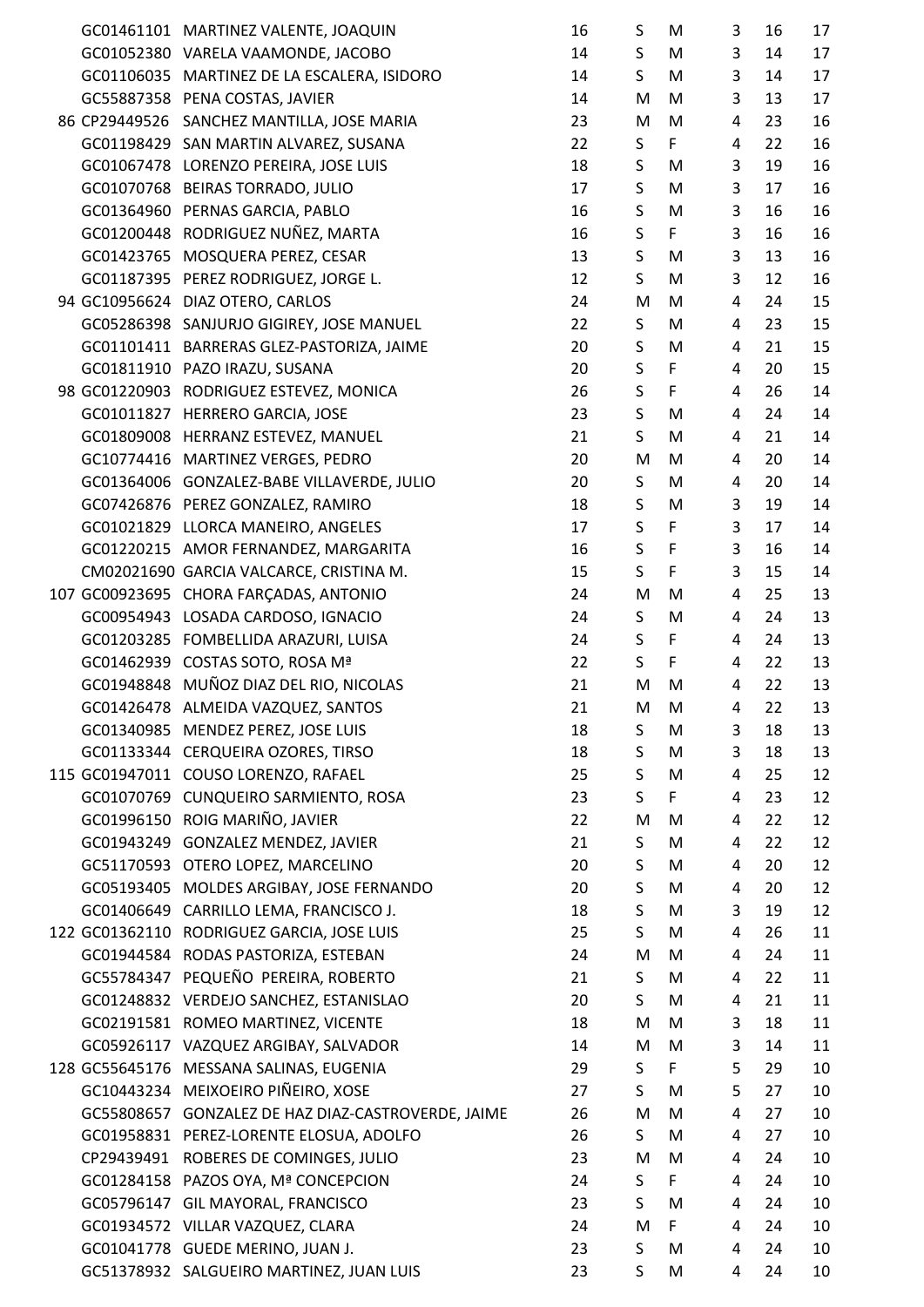|  | GC01696278 FERNANDEZ SEDANO, JOSE ANGEL                 | 11  | M               | M           | 2              | 11     | 10             |
|--|---------------------------------------------------------|-----|-----------------|-------------|----------------|--------|----------------|
|  | 139 GC55057419 GONZALEZ DE HAZ Y VIZCAINO, EUGENIO      | 27  | S.              | M           | 5              | 28     | 9              |
|  | GC01162862 PEREZ-LORENTE OYA, JAIME                     | 21  | S.              | M           | 4              | 21     | 9              |
|  | GC01098436 POMBO LIRIA, ALVARO                          | 20  | S.              | M           | 4              | 20     | 9              |
|  | GC02106862 RODRIGUEZ FDEZ-ARGUELLES, ALVARO             | 19  | M               | M           | 4              | 19     | 9              |
|  | GC02024406 ULLOA AYORA, SANTIAGO                        | 5,5 | S.              | M           | $\overline{2}$ | 5      | 9              |
|  | 144 GC01949648 GERARD, CAWLEY                           | 34  | M               | M           | 5              | 31     | 8              |
|  | GC01075113 DE ROMAN SINDE, AINHOA                       | 36  | M               | F           | 5              | 30     | 8              |
|  | GC05984532 ZULUETA DE MADARIAGA, JAIME                  | 28  | S.              | M           | 5              | 29     | 8              |
|  | GC01126542 MENDEZ PEREZ, MARGARITA                      | 24  | S               | F           | 4              | 24     | 8              |
|  | GC55160432 BARREIRO GOMEZ, JOSE MARIA                   | 21  | S               | M           | 4              | 21     | 8              |
|  | 149 GC01930922 GONZALEZ-BABE IGLESIAS, RAMON            | 32  | S.              | M           | 5              | 31     | $\overline{7}$ |
|  | GC10460210 LOURIDO RODRIGUEZ, JORGE                     | 32  | S.              | M           | 5              | 31     | $\overline{7}$ |
|  | GC01944610 DURAN ROSALES, TANIA                         | 31  | M               | F           | 5              | 30     | $\overline{7}$ |
|  | GC54057197 HASSAN FERNANDEZ, RAFAEL                     | 28  | M               | M           | 5              | 29     | $\overline{7}$ |
|  | GC01436150 CALVO RIVERA, CARLOS                         | 26  | S.              | M           | 4              | 27     | $\overline{7}$ |
|  | GC51780297 PEREZ IGLESIAS, BRAULIO                      | 27  | S               | M           | 5              | 27     | $\overline{7}$ |
|  | GC01366247 ALVAREZ DIEGUEZ, IRMA                        | 26  | S               | F           | 4              | 26     | $\overline{7}$ |
|  | GC55406056 JORRETO MOSQUERA, MIGUEL                     | 25  | S.              | M           | 4              | 25     | $\overline{7}$ |
|  | GC10463798 REIGOSA DE ELVIRA, SONSOLES                  | 23  | S               | F           | 4              | 23     | $\overline{7}$ |
|  |                                                         | 19  | M               | M           | 4              | 19     | $\overline{7}$ |
|  | GC07884798 MONTES ALVAREZ, JOSE VICENTE                 |     | $S_{\parallel}$ |             | 5              |        |                |
|  | 159 GC01995350 GONZALEZ DE HAZ DIAZ-CASTROVERDE, EUGENI | 35  |                 | M           |                | 31     | 6              |
|  | GC01755675 TORRES CARBAJO, ALEJANDRO                    | 34  | $S_{\parallel}$ | M           | 5              | 31     | 6              |
|  | GC01959973 LUSQUIÑOS LANZOS, JACINTA                    | 36  | M               | F           | 5              | 30     | 6              |
|  | GC01940289 MENDEZ TAPIAS, PAZ                           | 35  | M               | F           | 5              | 30     | 6              |
|  | GC01900249 CALVET MICAS, PEPA                           | 29  | S.              | F           | 5              | 29     | 6              |
|  | GC01977292 BRENLLA FALQUE, IVAN                         | 27  | M               | M           | 5              | 28     | 6              |
|  | GC01052383 MENDEZ PEREZ, PALOMA                         | 26  | S.              | F           | $\overline{4}$ | 26     | 6              |
|  | GC01744617 ALVAREZ-NOVOA BEINER, FCO. JAVIER            | 25  | S.              | M           | 4              | 26     | 6              |
|  | 167 GC01402211 PUIG DEL CAMPO, Mª VICTORIA              | 26  | $\mathsf{S}$    | $\mathsf F$ | 4              | 26     | 5              |
|  | GC01147000 PEREZ GONZALEZ, Mª TERESA                    | 27  | S               | F           | 5              | 26     | 5              |
|  | 169 GC00934382 ESTEVEZ CERDEIRA, BELEN                  | 29  | S               | F           | 5              | 29     | 4              |
|  | 170 GC01978275 PATO FERNANDEZ, MANUEL AUGUSTO           | 35  | S               | M           | 5              | 31     | 3              |
|  | GC01428659 PONTE GARCIA, ADELAIDA                       | 34  | S               | F           | 5              | 30     | 3              |
|  | GC01192771 FERNANDEZ MENENDEZ, Mª ANTONIA               | 27  | S.              | F           | 5              | 27     | 3              |
|  | 173 GC01903342 MARTINEZ LAMEIRO, BEATRIZ                | 35  | S               | F           | 5              | 30     | 2              |
|  | 174 CM18624211 PARDO RODRIGUEZ, VICTOR MANUEL           | 36  | S               | M           | 5              | 31 Dsc |                |
|  | GC01190919 MORAN MARTINEZ, CONCEPCION                   | 27  | S               | F           | 5              | 27 Dsc |                |
|  | GC01898070 BARRERAS ALEN, ENRIQUE                       | 26  | S.              | M           | 4              | 27 Dsc |                |
|  | CM02051891 GARCIA CAMPAL, EDUARDO                       | 15  | M               | M           | 3              | 15 Dsc |                |
|  | CM02923724 GARCIA-VALCARCEL GONZALEZ, FRANCISCO JAV     | 14  | S.              | M           | 3              | 14 Dsc |                |
|  | 179 GC01089790 SEOANE ALONSO, LUIS MIGUEL               | 22  | S.              | M           | 4              | 22 Ret |                |
|  | 180 GC10090677 VELA SASTRE, RAFAEL                      | 27  | S               | M           | 5              | 28 Ret |                |
|  | GC55913143 CALLES PRIETO, JAVIER                        | 17  | S               | M           | 3              | 18 Ret |                |
|  | GC15446627 SANZ LOPEZ, JESUS ANTONIO                    | 26  | S               | M           | 4              | 27 N.P |                |
|  | GC10646055 SIMON FERRO, JOSE                            | 12  | S               | M           | 3              | 11 N.P |                |

### **CLASIFICACION HANDICAP INDISTINTA**

| Pos Licencia | <b>Nombre</b>                               |     |    |     |               |    | Hex NVH EdacSex Cat Hpu Total |
|--------------|---------------------------------------------|-----|----|-----|---------------|----|-------------------------------|
|              | 1 GC01979153 ESTEVEZ MARQUEZ, ANA MARIA     | 31  | м  | - F | 5.            | 30 | 45                            |
|              | 2 GC01973023 BEYHAUT, ALEJANDRO             | 10  | м  | M   | $\mathcal{L}$ | 10 | 41                            |
|              | GC01450425 BERNARDEZ GONZALEZ, MIGUEL ANGEL | 15  | S. | M   | 3             | 15 | 41                            |
|              | GC01188902 REQUEJO VARELA, ALEJANDRO        | 20  | S. | M   | 4             | 21 | 41                            |
|              | GC01201002 PUERTA PRADO, JOSE C.            | 25  | S. | M   | 4             | 26 | 41                            |
|              | 6 GC01053426 SUANZES LEGEREN, ADOLFO        | 7.8 | ς  | M   |               |    | 40                            |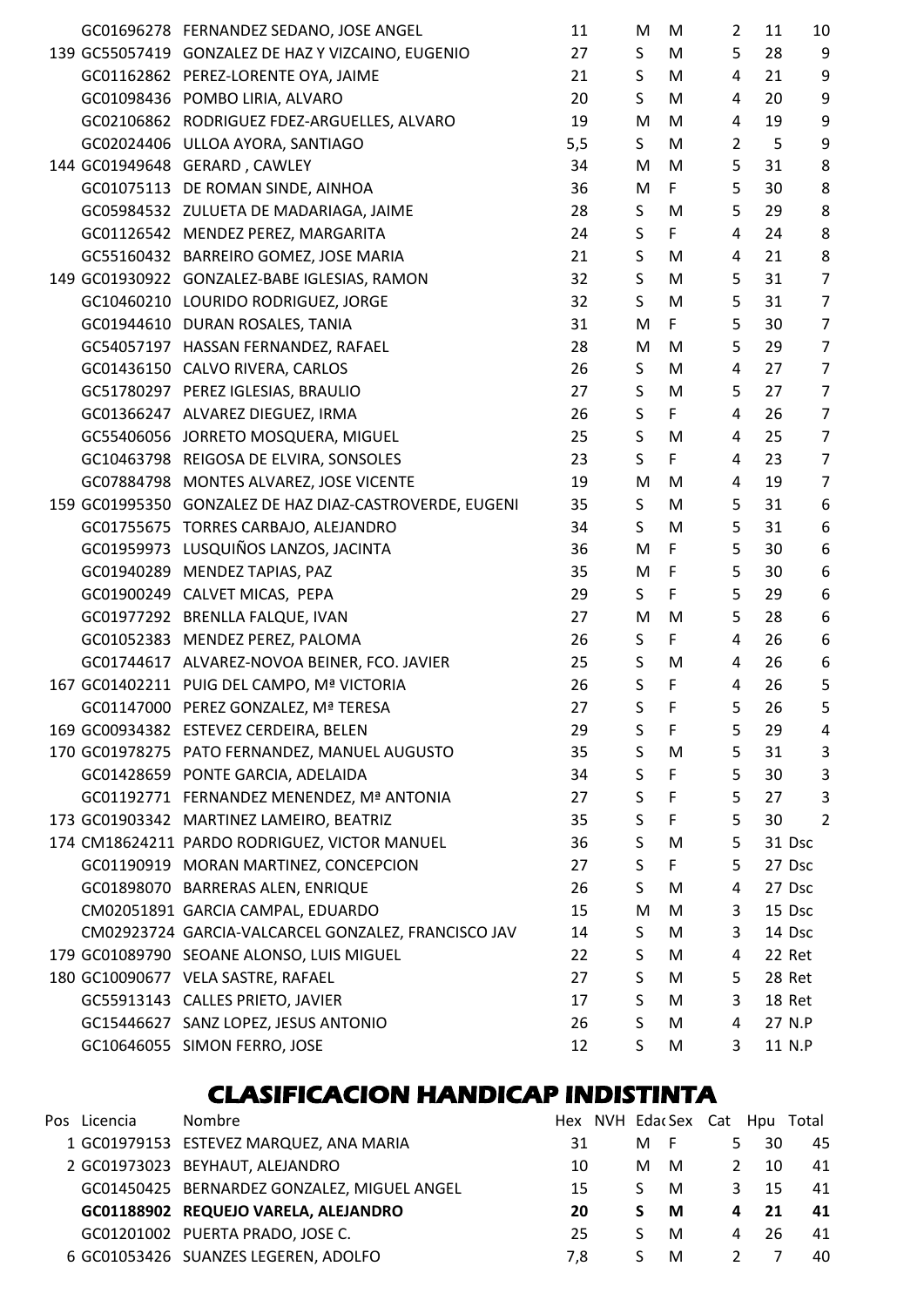|  | GC01063441 BEIRAS CUNQUEIRO, XULIO             | 9        | M           | M      | $\overline{2}$      | 9            | 40 |
|--|------------------------------------------------|----------|-------------|--------|---------------------|--------------|----|
|  | GC01145983 SAN MARTIN ALVAREZ, MERCEDES        | 14       | S           | F      | 3                   | 14           | 40 |
|  | GC01241917 RIVAS AZURMENDI, BENEDICTO          | 18       | S           | M      | 3                   | 19           | 40 |
|  | GC01245269 TORRES RODRIGUEZ, ANGELES           | 20       | $\sf S$     | F      | 4                   | 20           | 40 |
|  | 7705051911 GARCIA CAMPAL, ALVARO               | 23       | S           | M      | 4                   | 24           | 40 |
|  |                                                |          | S           |        | 3                   |              | 39 |
|  | 12 GC05214950 TONDA ALVAREZ, PEDRO             | 12<br>23 |             | M<br>M |                     | 12           | 39 |
|  | CP29449526 SANCHEZ MANTILLA, JOSE MARIA        |          | M           |        | 4<br>$\overline{2}$ | 23<br>6      |    |
|  | 14 GC01054156 MIELGO LUQUE, JUAN               | 6, 5     | M           | M      |                     |              | 38 |
|  | GC01315536 GONZALEZ FREIRE, JOSE               | 12       | M           | M      | 3<br>3              | 12           | 38 |
|  | GC01109113 GALAN MUSATADI, CARLOS              | 18       | S           | M      | 4                   | 18           | 38 |
|  | GC01242102 DIAZ-MELLA LOPEZ, ALVARO            | 21       | $\sf S$     | M      |                     | 22           | 38 |
|  | GC01220903 RODRIGUEZ ESTEVEZ, MONICA           | 26       | S           | F<br>F | 4<br>$\mathbf{1}$   | 26<br>4      | 38 |
|  | 19 GC01422018 VILLANUEVA CONCEPCION, SARA      | 4,2      | M           |        |                     |              | 37 |
|  | GC01148081 CADARSO SUAREZ, LUIS                | 9,4      | S           | M      | $\overline{2}$      | 9            | 37 |
|  | GC01816413 GOMEZ CERDEIRA, BEATRIZ             | 8,9      | $\sf S$     | F      | $\overline{2}$      | 9            | 37 |
|  | GC01450942 DE LA CALLE VERGARA, L. GONZAGA     | 13       | $\sf S$     | M      | 3                   | 13           | 37 |
|  | GC55129456 MARTINEZ CUETO, PEDRO               | 16       | $\mathsf S$ | M      | 3                   | 16           | 37 |
|  | GC01108087 VALLADARES VAQUERO, JOSE RAMON      | 17       | S           | M      | 3                   | 17           | 37 |
|  | GC01075113 DE ROMAN SINDE, AINHOA              | 36       | M           | F      | 5                   | 30           | 37 |
|  | 26 GC01096691 CABRERA RODRIGUEZ, ALEJANDRO     | 1,5      | M           | M      | $\mathbf{1}$        | $\mathbf{1}$ | 36 |
|  | GC01010413 LOPEZ-BOADO MONTERO, OSCAR          | 5,4      | S           | M      | $\overline{2}$      | 5            | 36 |
|  | GC02069066 GARCIA RODRIGUEZ, ALFONSO MIGUEL    | 6        | M           | M      | $\overline{2}$      | 5            | 36 |
|  | GC01819429 CERVIÑO LOPEZ, SANTIAGO             | 6,1      | S.          | M      | $\overline{2}$      | 6            | 36 |
|  | GC01806689 CASADELLA LONG, GINA                | 5,7      | M           | F      | $\overline{2}$      | 6            | 36 |
|  | GC01443217 COIRA TORRES, JAIME                 | 13       | S           | M      | 3                   | 13           | 36 |
|  | GC01111404 REGOJO BALBOA, JACOBO               | 15       | M           | M      | 3                   | 15           | 36 |
|  | GC01264136 BUENO REY, CARLOS                   | 15       | S.          | M      | 3                   | 15           | 36 |
|  | GC01452529 ORIO GONZALEZ, MANUEL               | 19       | M           | M      | 4                   | 20           | 36 |
|  | GC01101411 BARRERAS GLEZ-PASTORIZA, JAIME      | 20       | S           | M      | 4                   | 21           | 36 |
|  | GC01198429 SAN MARTIN ALVAREZ, SUSANA          | 22       | S           | F      | 4                   | 22           | 36 |
|  | GC10956624 DIAZ OTERO, CARLOS                  | 24       | M           | M      | 4                   | 24           | 36 |
|  | GC55645176 MESSANA SALINAS, EUGENIA            | 29       | S           | F      | 5                   | 29           | 36 |
|  | 39 GC05466524 IRIBARNE BLANCO, FELIX           | 9,6      | M           | M      | $\overline{2}$      | 9            | 35 |
|  | GC01026810 VILLAR VAZQUEZ, ALFONSO             | 9,6      | S           | M      | $\overline{2}$      | 9            | 35 |
|  | GC01366441 PARRY, NATHAN                       | 10       | S           | M      | $\overline{2}$      | 10           | 35 |
|  | GC01220904 COVELO LOPEZ, MARIO                 | 16       | S           | M      | 3                   | 16           | 35 |
|  | GC01028595 MEIJIDE VECINO, MANUEL              | 18       | S           | M      | 3                   | 18           | 35 |
|  | GC55057419 GONZALEZ DE HAZ Y VIZCAINO, EUGENIO | 27       | S           | M      | 5                   | 28           | 35 |
|  | GC01944610 DURAN ROSALES, TANIA                | 31       | M           | F      | 5                   | 30           | 35 |
|  | GC01930922 GONZALEZ-BABE IGLESIAS, RAMON       | 32       | S.          | M      | 5                   | 31           | 35 |
|  | 47 GC01056933 MIELGO DE LUQUE, SANTIAGO        | 0,9      | M           | M      | 10                  |              | 34 |
|  | GC01319894 SILVA GONZALEZ, LUIS                | 9,6      | M           | M      | $\overline{2}$      | 9            | 34 |
|  | GC10459010 COSTAS PUIME, CARLOS                | 10       | M           | M      | $\overline{2}$      | 10           | 34 |
|  | GC01926936 VALERO GOMEZ, JAVIER                | 12       | S           | M      | 3                   | 12           | 34 |
|  | GC01891273 MIGUEL RUBIO, GABRIEL               | 14       | M           | M      | 3                   | 14           | 34 |
|  | GC55406052 MACIAS INFANTE, FRANCISCO           | 15       | S           | M      | 3                   | 15           | 34 |
|  | GC55145159 FERNANDEZ COSTAS, BENITO            | 15       | S           | M      | 3                   | 15           | 34 |
|  | GC05763495 RODRIGUEZ-CADARSO DE LA PEÑA, LUIS  | 17       | S           | M      | 3                   | 17           | 34 |
|  | GC01429968 LLOVES CANTERO, JULIO               | 17       | M           | M      | 3                   | 17           | 34 |
|  | GC55152615 ANGULO MICHELENA, Mª PILAR          | 18       | S           | F      | 3                   | 18           | 34 |
|  | GC01462939 COSTAS SOTO, ROSA Mª                | 22       | $\sf S$     | F      | 4                   | 22           | 34 |
|  | GC01203285 FOMBELLIDA ARAZURI, LUISA           | 24       | S           | F      | 4                   | 24           | 34 |
|  | GC01949648 GERARD, CAWLEY                      | 34       | M           | M      | 5                   | 31           | 34 |
|  | GC10460210 LOURIDO RODRIGUEZ, JORGE            | 32       | S           | M      | 5                   | 31           | 34 |
|  | 61 GC01926419 LEMOS PIRES, PEDRO               | 5        | S           | M      | $\overline{2}$      | 4            | 33 |
|  | GC51789374 AGUIN CASTRO, ALBERTO               | 11       | S           | M      | $\overline{2}$      | 10           | 33 |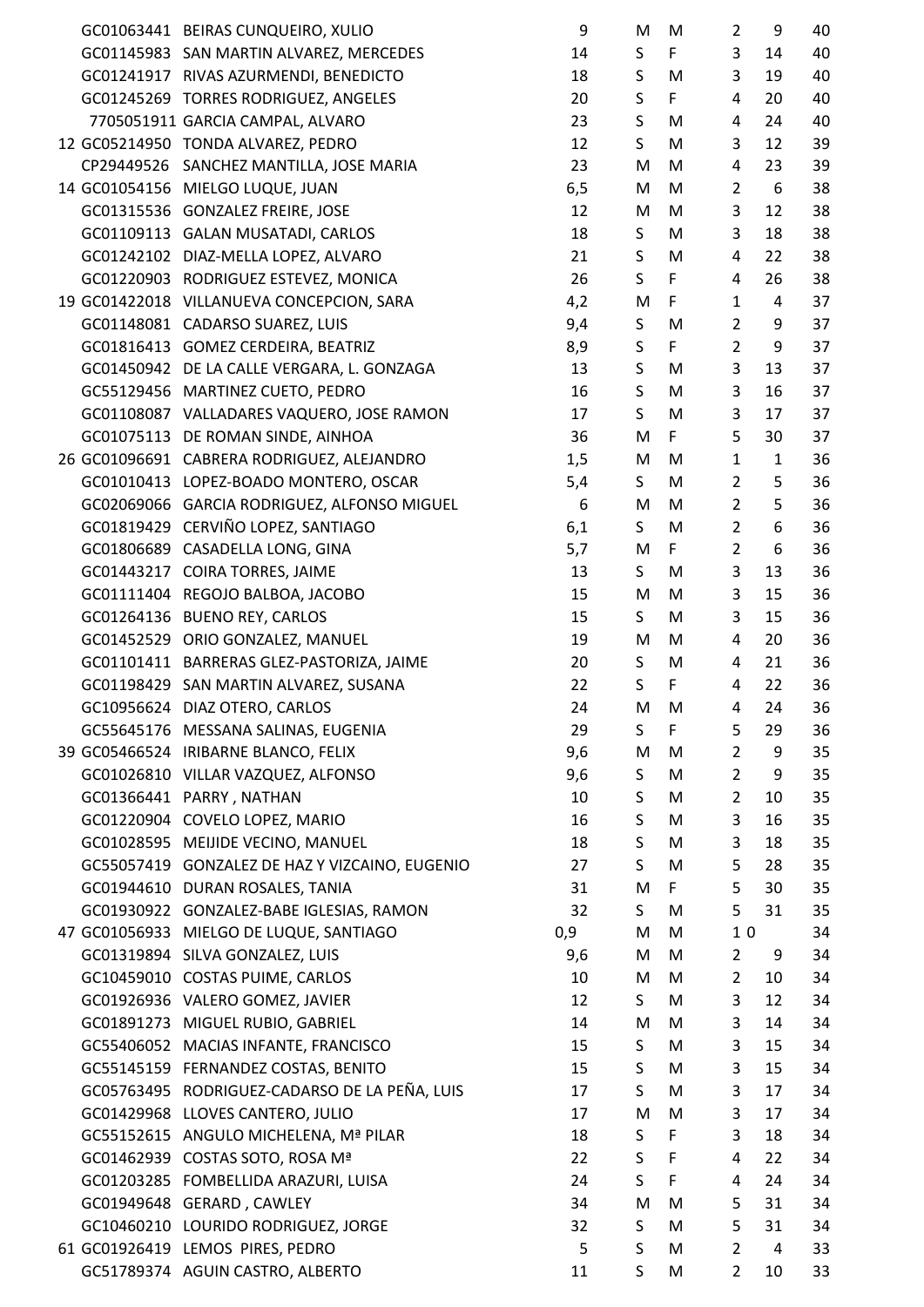|  | GC01959197 RADIO VARELA, ALICIA                    | 13  | M           | $\mathsf{F}$ | 3              | 13             | 33 |
|--|----------------------------------------------------|-----|-------------|--------------|----------------|----------------|----|
|  | GC01976696 ARAMBARRI IGLESIAS, JAVIER              | 14  | M           | M            | 3              | 14             | 33 |
|  | GC01147251 RODRIGUEZ MINIÑO, ANGEL                 | 14  | S           | M            | 3              | 14             | 33 |
|  | GC01454214 DEL RIO PENA, SAMUEL                    | 15  | M           | M            | 3              | 15             | 33 |
|  | GC01801061 DEL FEDELE, MONICA                      | 16  | M           | F.           | 3              | 16             | 33 |
|  | GC07907182 NOVOA MURGA, JOSE MANUEL                | 16  | S           | M            | 3              | 16             | 33 |
|  | GC01053423 MENDEZ PEREZ, CORAL                     | 18  | $\sf S$     | F            | 3              | 17             | 33 |
|  | GC01067478 LORENZO PEREIRA, JOSE LUIS              | 18  | S           | M            | 3              | 19             | 33 |
|  | GC10774416 MARTINEZ VERGES, PEDRO                  | 20  | M           | M            | 4              | 20             | 33 |
|  | GC01364006 GONZALEZ-BABE VILLAVERDE, JULIO         | 20  | S           | M            | 4              | 20             | 33 |
|  | GC01646421 GONZALEZ FERRERA, LUIS MANUEL           | 20  | S           | M            | 4              | 21             | 33 |
|  | GC01996150 ROIG MARIÑO, JAVIER                     | 22  | M           | M            | 4              | 22             | 33 |
|  | GC05286398 SANJURJO GIGIREY, JOSE MANUEL           | 22  | S           | M            | 4              | 23             | 33 |
|  | GC51378932 SALGUEIRO MARTINEZ, JUAN LUIS           | 23  | S           | M            | 4              | 24             | 33 |
|  | GC01947011 COUSO LORENZO, RAFAEL                   | 25  | S           | M            | 4              | 25             | 33 |
|  | GC55808657 GONZALEZ DE HAZ DIAZ-CASTROVERDE, JAIME | 26  | M           | M            | 4              | 27             | 33 |
|  | 79 GC01094974 BARRERAS LARRAMENDI, GUILLERMO       | 6,9 | S           | M            | $\overline{2}$ | 6              | 32 |
|  | GC01756279 GONZALEZ GARCIA, SANTIAGO               | 7,7 | M           | M            | $\overline{2}$ | $\overline{7}$ | 32 |
|  | GC55367824 ROMERO LAGE, CARLOS                     | 9   | S           | M            | $\overline{2}$ | 9              | 32 |
|  | GC05386635 COMESAÑA XESTEIRA, SARA                 | 9,5 | M           | F            | $\overline{2}$ | 9              | 32 |
|  |                                                    |     |             |              | $\overline{2}$ | 9              |    |
|  | GC01243772 PORTELA JELUSICH, ALEJANDRO             | 9,6 | S           | M            |                |                | 32 |
|  | GC01240803 RODRIGUEZ REGUEIRO, EDUARDO             | 12  | S           | M            | 3              | 12             | 32 |
|  | GC55902271 ESTEVEZ GONZALEZ, MIGUEL ANGEL          | 13  | S           | M            | 3              | 13             | 32 |
|  | GC01057307 DE COMINGES BARREIRO-MEIRO, JAIME       | 13  | M           | M            | 3              | 13             | 32 |
|  | GC01320921 GONZALEZ FERNANDEZ, MARCOS              | 14  | S           | M            | 3              | 14             | 32 |
|  | GC01140583 ASTORGA GONZALEZ, MARTA                 | 16  | $\sf S$     | F            | 3              | 15             | 32 |
|  | GC01172480 RIVERA GOMEZ, DOMINGO                   | 16  | S           | M            | 3              | 16             | 32 |
|  | GC01461101 MARTINEZ VALENTE, JOAQUIN               | 16  | $\sf S$     | M            | 3              | 16             | 32 |
|  | GC01070768 BEIRAS TORRADO, JULIO                   | 17  | $\mathsf S$ | M            | 3              | 17             | 32 |
|  | GC01811910 PAZO IRAZU, SUSANA                      | 20  | $\sf S$     | F            | $\overline{4}$ | 20             | 32 |
|  | GC01943249 GONZALEZ MENDEZ, JAVIER                 | 21  | $\sf S$     | M            | 4              | 22             | 32 |
|  | GC00954943 LOSADA CARDOSO, IGNACIO                 | 24  | S           | M            | 4              | 24             | 32 |
|  | GC01011827 HERRERO GARCIA, JOSE                    | 23  | S           | M            | 4              | 24             | 32 |
|  | GC01944584 RODAS PASTORIZA, ESTEBAN                | 24  | M           | M            | 4              | 24             | 32 |
|  | GC01041778 GUEDE MERINO, JUAN J.                   | 23  | S           | M            | 4              | 24             | 32 |
|  | GC10443234 MEIXOEIRO PIÑEIRO, XOSE                 | 27  | S           | M            | 5              | 27             | 32 |
|  | GC01958831 PEREZ-LORENTE ELOSUA, ADOLFO            | 26  | $\sf S$     | M            | 4              | 27             | 32 |
|  | GC05984532 ZULUETA DE MADARIAGA, JAIME             | 28  | $\sf S$     | M            | 5              | 29             | 32 |
|  | 101 GC01184366 SKINNER PEREZ, MICHAEL              | 5,6 | M           | M            | $\overline{2}$ | 5              | 31 |
|  | GC01438423 RIVERA FERNANDEZ, SANTIAGO              | 7,6 | S           | M            | $\overline{2}$ | $\overline{7}$ | 31 |
|  | GC01326623 CUERVO DIAZ DEL RIO, JOSE RAMON         | 7,1 | M           | M            | $\overline{2}$ | $\overline{7}$ | 31 |
|  | GC01237989 LOPEZ SILVA, MANUEL                     | 13  | S           | M            | 3              | 12             | 31 |
|  | GC01959198 FERNANDEZ DEL VALLE, MIGUEL             | 14  | M           | M            | 3              | 14             | 31 |
|  | GC01200448 RODRIGUEZ NUÑEZ, MARTA                  | 16  | $\sf S$     | F            | 3              | 16             | 31 |
|  | GC01021829 LLORCA MANEIRO, ANGELES                 | 17  | S           | F            | 3              | 17             | 31 |
|  | GC01279148 BARREIRO CUIÑAS, TITO                   | 17  | M           | M            | 3              | 17             | 31 |
|  | GC51170593 OTERO LOPEZ, MARCELINO                  | 20  | S           | M            | 4              | 20             | 31 |
|  | GC01248832 VERDEJO SANCHEZ, ESTANISLAO             | 20  | $\sf S$     | M            | 4              | 21             | 31 |
|  | GC55784347 PEQUEÑO PEREIRA, ROBERTO                | 21  | $\sf S$     | M            | 4              | 22             | 31 |
|  | GC01948848 MUÑOZ DIAZ DEL RIO, NICOLAS             | 21  | M           | M            | 4              | 22             | 31 |
|  | GC01070769 CUNQUEIRO SARMIENTO, ROSA               | 23  | S           | F            | 4              | 23             | 31 |
|  | GC01934572 VILLAR VAZQUEZ, CLARA                   | 24  | M           | $\mathsf F$  | 4              | 24             | 31 |
|  | 115 GC01052380 VARELA VAAMONDE, JACOBO             | 14  | S           | M            | 3              | 14             | 30 |
|  | GC01809008 HERRANZ ESTEVEZ, MANUEL                 | 21  | $\sf S$     | M            | 4              | 21             | 30 |
|  | GC01284158 PAZOS OYA, Mª CONCEPCION                | 24  | $\sf S$     | F            | 4              | 24             | 30 |
|  | GC00923695 CHORA FARÇADAS, ANTONIO                 | 24  | M           | M            | 4              | 25             | 30 |
|  |                                                    |     |             |              |                |                |    |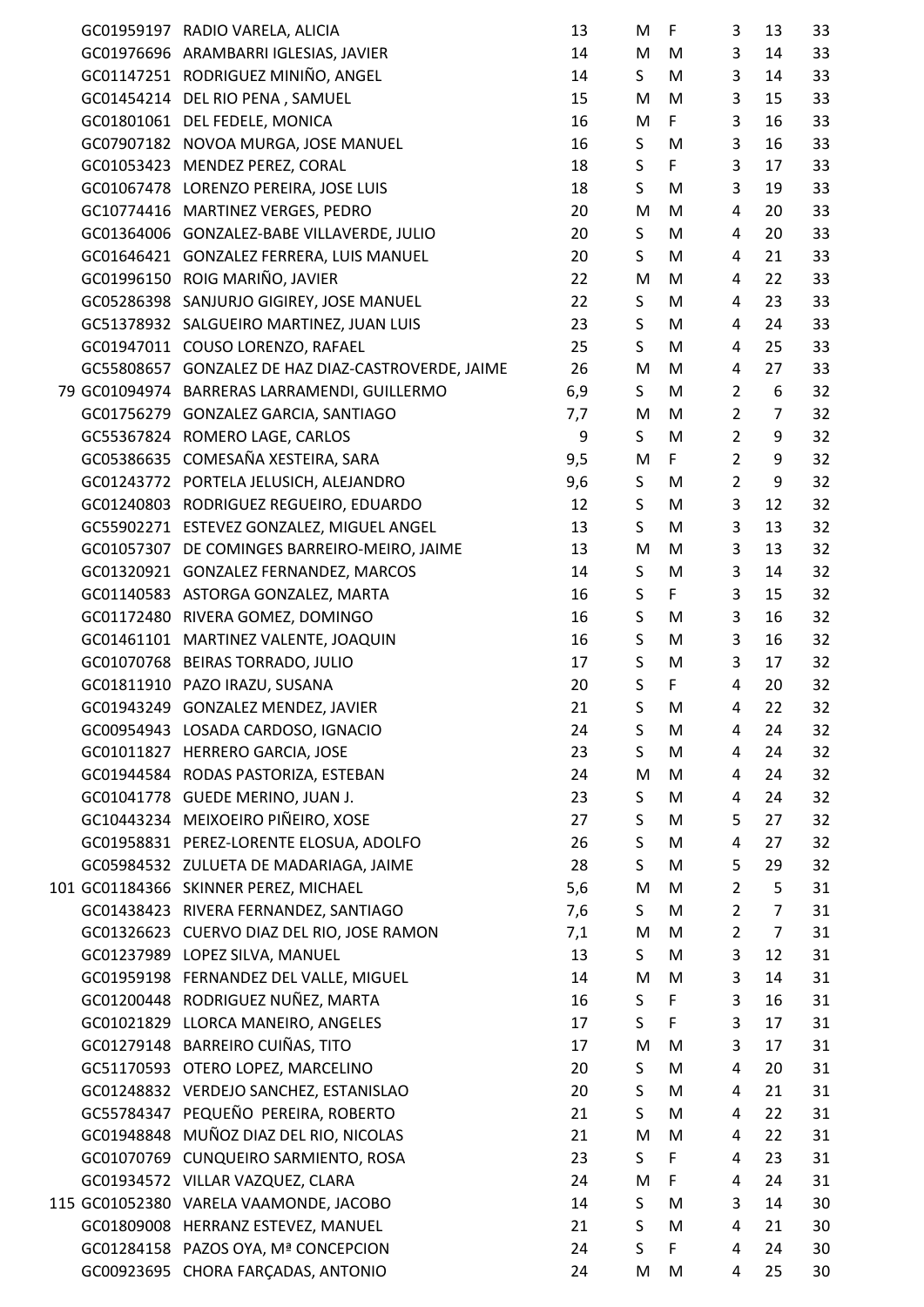|  | 119 GC01106035 MARTINEZ DE LA ESCALERA, ISIDORO         | 14       | S            | M           | 3              | 14             | 29     |
|--|---------------------------------------------------------|----------|--------------|-------------|----------------|----------------|--------|
|  | CM02021690 GARCIA VALCARCE, CRISTINA M.                 | 15       | S            | F           | 3              | 15             | 29     |
|  | GC01364960 PERNAS GARCIA, PABLO                         | 16       | S            | M           | 3              | 16             | 29     |
|  | GC01133344 CERQUEIRA OZORES, TIRSO                      | 18       | $\sf S$      | M           | 3              | 18             | 29     |
|  | GC05193405 MOLDES ARGIBAY, JOSE FERNANDO                | 20       | S            | M           | $\overline{4}$ | 20             | 29     |
|  | GC01426478 ALMEIDA VAZQUEZ, SANTOS                      | 21       | M            | M           | $\overline{4}$ | 22             | 29     |
|  | 125 GC01017603 BOADO MONTERO, LUIS                      | 2,5      | S            | M           | $\mathbf{1}$   | $\overline{2}$ | 28     |
|  | GC01782536 MAGALLANES BAS, MARIANO                      | 11       | S            | M           | $\overline{2}$ | 11             | 28     |
|  | GC01198428 MOYA CASARES, JOSE                           | 11       | $\mathsf{S}$ | M           | $\overline{2}$ | 11             | 28     |
|  | GC01423765 MOSQUERA PEREZ, CESAR                        | 13       | S            | M           | 3              | 13             | 28     |
|  | GC55887358 PENA COSTAS, JAVIER                          | 14       | ${\sf M}$    | M           | 3              | 13             | 28     |
|  | GC01220215 AMOR FERNANDEZ, MARGARITA                    | 16       | $\sf S$      | F           | $\overline{3}$ | 16             | 28     |
|  | GC07426876 PEREZ GONZALEZ, RAMIRO                       | 18       | S            | M           | 3              | 19             | 28     |
|  | GC01406649 CARRILLO LEMA, FRANCISCO J.                  | 18       | S            | M           | $\mathbf{3}$   | 19             | 28     |
|  | GC05796147 GIL MAYORAL, FRANCISCO                       | 23       | S            | M           | 4              | 24             | 28     |
|  | GC01362110 RODRIGUEZ GARCIA, JOSE LUIS                  | 25       | $\sf S$      | M           | 4              | 26             | 28     |
|  | GC01402211 PUIG DEL CAMPO, Mª VICTORIA                  | 26       | $\sf S$      | $\mathsf F$ | $\overline{4}$ | 26             | 28     |
|  | GC01366247 ALVAREZ DIEGUEZ, IRMA                        | 26       | S            | $\mathsf F$ | 4              | 26             | 28     |
|  | GC01977292 BRENLLA FALQUE, IVAN                         | 27       | ${\sf M}$    | ${\sf M}$   | 5              | 28             | 28     |
|  | GC01900249 CALVET MICAS, PEPA                           | 29       | $\mathsf{S}$ | F           | 5              | 29             | 28     |
|  | GC01959973 LUSQUIÑOS LANZOS, JACINTA                    | 36       | M            | F           | 5              | 30             | 28     |
|  | 140 GC01195797 BARRERAS OLALDE, SANTIAGO                | 8,3      | M            | M           | $\overline{2}$ | 8              | 27     |
|  | GC01187395 PEREZ RODRIGUEZ, JORGE L.                    | 12       | S            | M           | 3              | 12             | 27     |
|  | GC01162862 PEREZ-LORENTE OYA, JAIME                     | 21       | S            | M           | $\overline{4}$ | 21             | 27     |
|  | GC10463798 REIGOSA DE ELVIRA, SONSOLES                  | 23       | S            | F           | 4              | 23             | 27     |
|  | CP29439491 ROBERES DE COMINGES, JULIO                   | 23       | M            | M           | $\overline{4}$ | 24             | 27     |
|  |                                                         |          | S            | F           | 4              | 26             | 27     |
|  | GC01052383 MENDEZ PEREZ, PALOMA                         | 26<br>25 | S            |             | $\overline{4}$ | 26             | 27     |
|  | GC01744617 ALVAREZ-NOVOA BEINER, FCO. JAVIER            |          |              | M           |                |                |        |
|  | GC54057197 HASSAN FERNANDEZ, RAFAEL                     | 28       | M            | M           | 5              | 29             | 27     |
|  | GC01995350 GONZALEZ DE HAZ DIAZ-CASTROVERDE, EUGENI     | 35       | S            | M           | 5              | 31             | 27     |
|  | 149 GC05400645 MAGDALENA GARRIDO, SANTIAGO              | 2,1      | M            | M           | 1              | $\mathbf{1}$   | 26     |
|  | GC01057572 DIAZ-CASTROVERDE BARTOLOME,LUCIANO           | 6,2      | M            | M           | $\overline{2}$ | 6              | 26     |
|  | GC01750885 IBAÑEZ FONTAL, CESAR                         | 7,5      | M            | M           | $\overline{2}$ | $\overline{7}$ | 26     |
|  | GC55160432 BARREIRO GOMEZ, JOSE MARIA                   | 21       | S            | M           | 4              | 21             | 26     |
|  | GC01436150 CALVO RIVERA, CARLOS                         | 26       | S            | M           | 4              | 27             | 26     |
|  | GC51780297 PEREZ IGLESIAS, BRAULIO                      | 27       | S            | M           | 5              | 27             | 26     |
|  | GC01755675 TORRES CARBAJO, ALEJANDRO                    | 34       | S            | M           | 5              | 31             | 26     |
|  | 156 GC01340985 MENDEZ PEREZ, JOSE LUIS                  | 18       | S            | M           | 3              | 18             | 25     |
|  | GC02191581 ROMEO MARTINEZ, VICENTE                      | 18       | M            | M           | 3              | 18             | 25     |
|  | GC01098436 POMBO LIRIA, ALVARO                          | 20       | S            | M           | 4              | 20             | 25     |
|  | GC55406056 JORRETO MOSQUERA, MIGUEL                     | 25       | S            | M           | 4              | 25             | 25     |
|  | GC01147000 PEREZ GONZALEZ, Mª TERESA                    | 27       | S            | F           | 5              | 26             | 25     |
|  | 161 GC05386631 FERNANDEZ GIRALDEZ, JUAN CARLOS          | 7,8      | S            | M           | $\overline{2}$ | $\overline{7}$ | 24     |
|  | GC01126542 MENDEZ PEREZ, MARGARITA                      | 24       | S            | F           | 4              | 24             | 24     |
|  | 163 GC05926117 VAZQUEZ ARGIBAY, SALVADOR                | 14       | M            | M           | 3              | 14             | 23     |
|  | GC01940289 MENDEZ TAPIAS, PAZ                           | 35       | M            | F           | 5              | 30             | 23     |
|  | 165 GC00934382 ESTEVEZ CERDEIRA, BELEN                  | 29       | S            | F           | 5              | 29             | 22     |
|  | 166 GC02106862 RODRIGUEZ FDEZ-ARGUELLES, ALVARO         | 19       | M            | M           | 4              | 19             | 21     |
|  | GC01192771 FERNANDEZ MENENDEZ, Mª ANTONIA               | 27       | S            | F           | 5              | 27             | 21     |
|  | 168 GC01428659 PONTE GARCIA, ADELAIDA                   | 34       | S            | F           | 5              | 30             | 20     |
|  | 169 GC07884798 MONTES ALVAREZ, JOSE VICENTE             | 19       | M            | M           | 4              | 19             | 19     |
|  | 170 GC01903342 MARTINEZ LAMEIRO, BEATRIZ                | 35       | S            | F           | 5              | 30             | 16     |
|  | GC01978275 PATO FERNANDEZ, MANUEL AUGUSTO               | 35       | S            | M           | 5              | 31             | 16     |
|  | 172 GC01696278 FERNANDEZ SEDANO, JOSE ANGEL             | 11       | M            | M           | $\overline{2}$ | 11             | 15     |
|  | 173 GC02024406 ULLOA AYORA, SANTIAGO                    | 5,5      | S            | M           | $\overline{2}$ | 5              | 11     |
|  | 174 CM02923724 GARCIA-VALCARCEL GONZALEZ, FRANCISCO JAV | 14       | S            | M           | 3              |                | 14 Dsc |